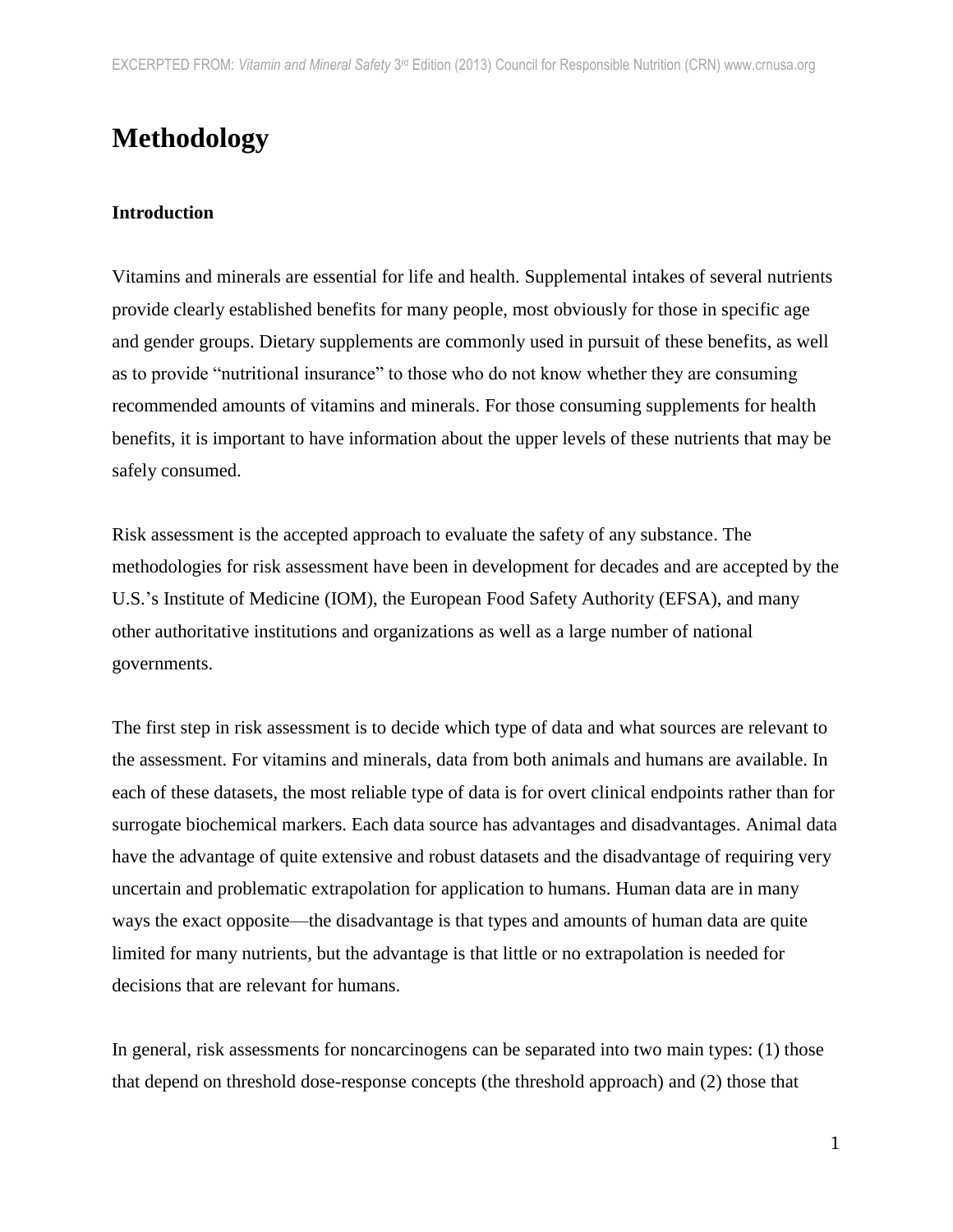construct probability estimates (the benchmark dose approach). Carcinogenicity is usually treated as a nonthreshold event and for the most part will not be further considered in this document. Risk assessments that use the no observed adverse effect level (NOAEL) or the lowest observed adverse effect level (LOAEL) identify intakes that are either below (NOAEL) or just above (LOAEL) the threshold for adverse effects. The quantitative methodology for risk assessment for unknown effects of nutrients with no observed adverse effects at any intake will be discussed later in this chapter.

Studies of vitamin and mineral safety based on animal data generally use the threshold approach. In contrast, studies of drug, pesticide, and environmental chemical safety often use the benchmark dose (BMD) approach to identify an intake that produces adverse effects in some specified percentage (often 10 percent) of a population. This method constructs a probability basis for evaluating the safety of the substance being tested, but it requires an extensive database that involves administration of (or exposure to) a range of levels of the test substance at least up to those that produce adverse effects in 10 percent of the population. Such data are almost never available for human subjects, and it would be unethical to perform the experiments to obtain such data.

This third edition of the *Vitamin and Mineral Safety* handbook is based almost exclusively on human data. This methodology is based on the premise, supported by observation, that no matter how robust and extensive an animal dataset may be, the extrapolation to humans carries a very large uncertainty. This document flows from that decision and relies almost entirely on studies using human data only.

During the last several decades, the tolerable upper intake level (UL) has become internationally accepted as the best approach for nutrient safety evaluations. To this end, several international organizations and numerous government agencies have developed or accepted recommendations on UL values. These UL values may be expressed in terms of total dietary intake, supplementary amounts, or both. The UL values have been accepted by the Codex Alimentarius Commission (a food standards organization jointly formed by the UN and the World Health Organization) venture as the only valid basis for regulatory maximum limits on the contents of vitamins and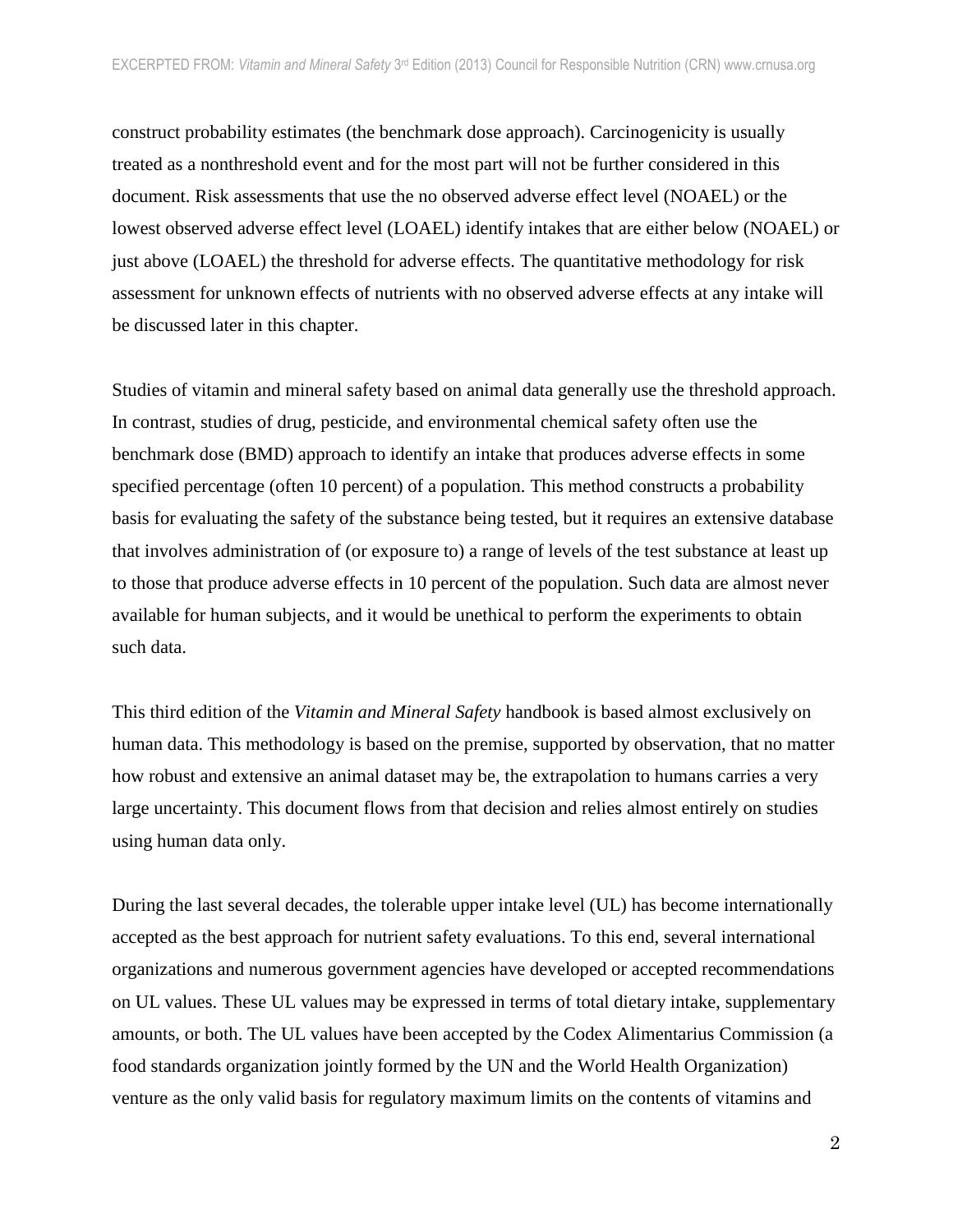minerals included in supplement products, and the adoption of this approach by Codex is leading many national governments to do likewise. The UL assumes a threshold for adverse effects and is calculated from either a NOAEL or LOAEL.

The Institute of Medicine (IOM), the European Commission's Scientific Committee on Food (EC SCF) and its successor EFSA, the UK's Expert Group on Vitamins and Minerals (EVM), industry groups, and peer-reviewed publications have all reviewed and published risk assessments for one or several of the vitamins and minerals (including trace elements). Regulatory strategies to specify maximums or other guidelines for vitamins and minerals in supplements have been or are being considered by the governments of several countries as well as by the EC, the Association of South East Asian Nations (ASEAN), and the Codex Committee on Nutrition and Foods for Special Dietary Uses (CCNFSDU). The Codex guidelines are recognized by the World Trade Organization (WTO) as being the most authoritative view on vitamin and mineral safety and therefore have special implications for international trade. The Codex guideline is a method, approved by the Codex Alimentarius Commission, but no quantitative values have yet been identified.

The UL method as defined and implemented by the IOM is an extension of the earlier quantitative methods used in risk assessment for other substances, such as food additives and environmental chemicals. Because of the authoritative character of the IOM publications, the UL risk assessment method for nutrients has gathered widespread support and adoption by other organizations such as the EC SCF/EFSA and the EVM, with some slight modifications. All current UL methods emphasize the concept of nutrient-appropriate, quantitative risk assessment, but disparities in the selection and interpretation of available scientific literature on safety and the approach to handling uncertainty have led to sometimes large differences in the values for various nutrients. The safety evaluation method used in this document utilizes the basic features of these methods but emphasizes the direct evaluation of supplemental intakes, rather than total intakes, when feasible.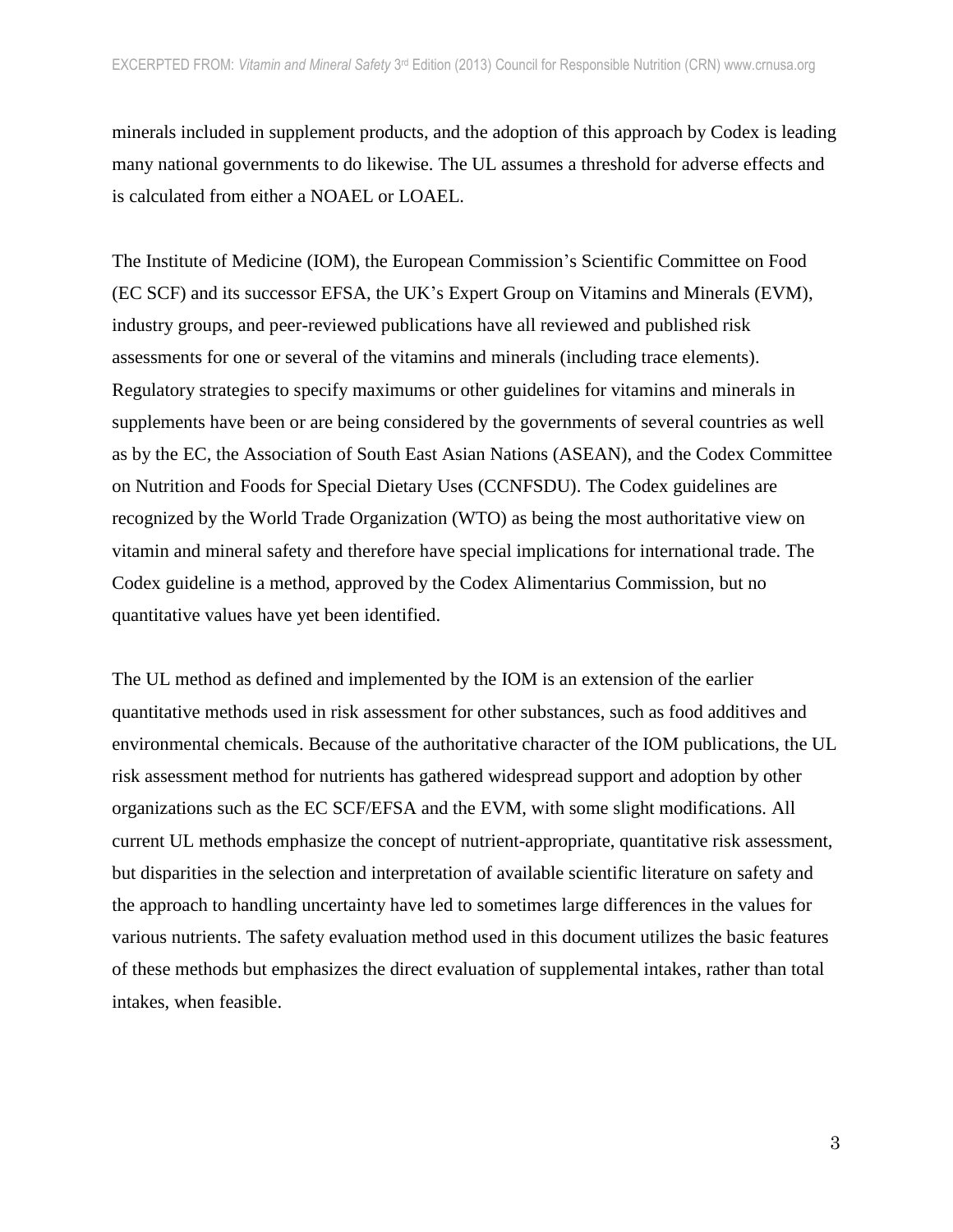## **Intake Level: Definitions and Applications**

There are several types of intake levels used in the literature on vitamin and mineral safety. This section reviews the definitions and differences between two of the most common ones.

## *Tolerable Upper Intake Level (UL)*

In its report on nutrient risk assessment, the IOM states the following:

"The *Tolerable Upper Intake Level* (UL) is the highest level of daily nutrient intake that is likely to pose no risk of adverse health effects to almost all individuals in the general population."

For most nutrients, the UL is defined to apply to the total nutrient intake from all sources, including food, fortified foods, water, and supplements. For a few nutrients, the UL values identified apply only to supplemental sources. For example, the UL for magnesium is based on the amount needed to cause diarrhea or unacceptably loose bowels. This effect is most likely when the magnesium is consumed in a single bolus dose, and therefore the UL applies only to magnesium consumed as supplemental to the normal diet. In addition, bolus dose magnesium compounds are sometimes used as a nonprescription drug (laxative), and the UL could be used as an indicator of the dose likely needed to begin to achieve this effect.

The IOM's interpretation of this definition led them to not establish UL values for nutrients with no established adverse effects, such as vitamin  $B_1$ , vitamin  $B_2$ , vitamin  $B_{12}$ , biotin, pantothenic acid, and trivalent chromium. This interpretation was based on the premise that risk communication would adequately explain why there was no UL value for some nutrients; therefore, in these examples, a UL value would not be useful. Similar decisions have been made by EC SCF/EFSA.

Without defining the procedure or giving it a name, the EVM established guidance levels (GLs) for nutrients without sufficient evidence of adverse effects to establish a safe upper level (SUL), their approximate equivalent to the UL. The EVM expressed less confidence in the numerical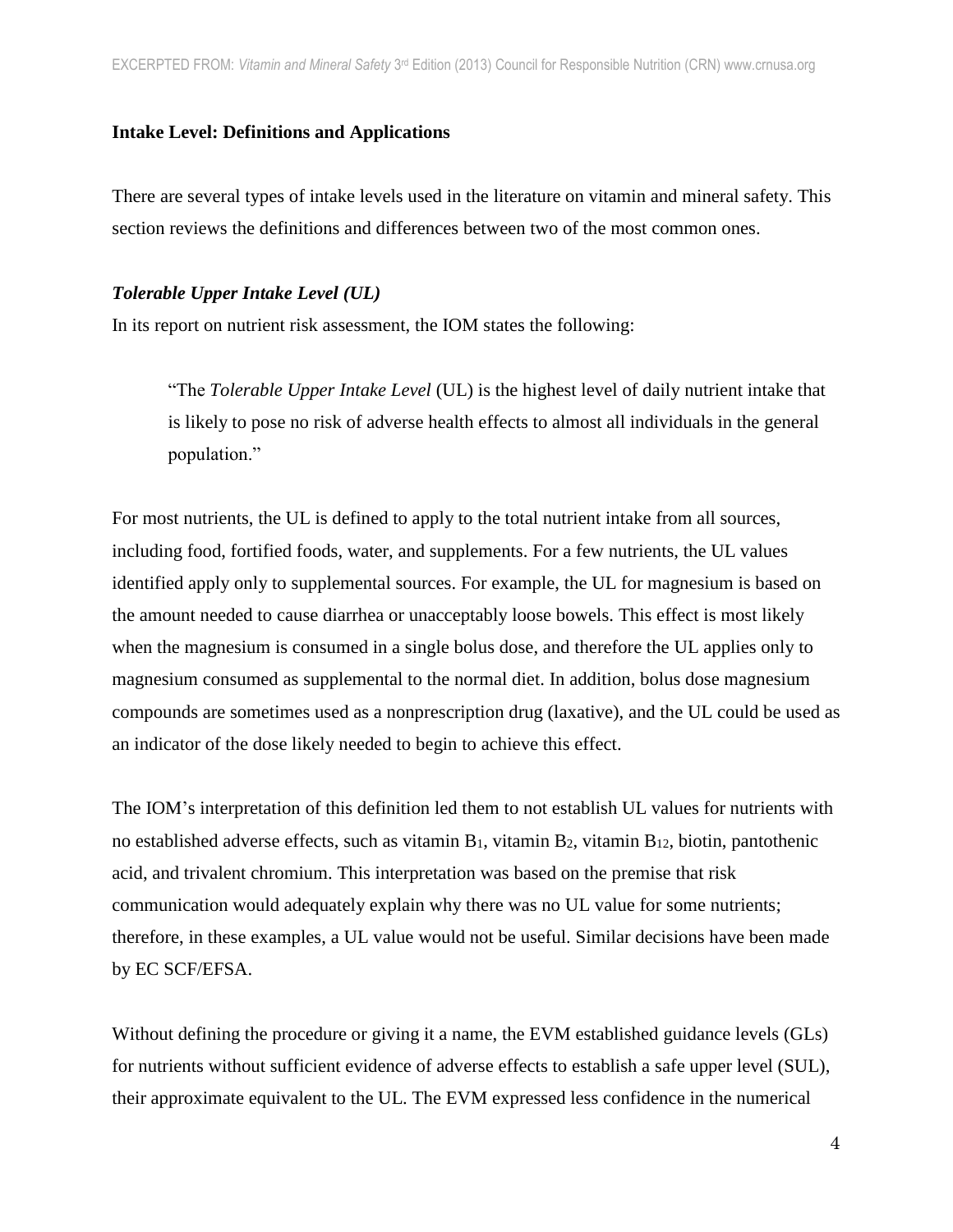values described as GLs compared with those characterized as SUL (equivalent to UL) values. Nonetheless, the interpretation and proposed use of the GL were the same as for the SUL (UL).

A major issue in setting an UL value is determining the size of the uncertainty factor (UF), or safety factor, to apply to the NOAEL or LOAEL. In some instances, credence is given to any hint whatsoever that a risk might occur at an intake below the recognized NOAEL. This point is illustrated in considerable detail in the 2010 IOM publication on vitamin D, as will be described in the Vitamin D chapter of this document.

#### *Highest Observed Intake (HOI) Level*

The highest observed intake (HOI) level was established by the Food and Agriculture Organization of the United Nations (FAO) and World Health Organization (WHO) to supply guidelines for those nutrients for which there is no established UL by the IOM or SCF/EFSA. The FAO and WHO adopted the highest observed intake (HOI) under this guideline and definition:

"The *Highest Observed Intake* is derived only when no adverse health effects have been identified. It is the highest level of intake observed or administered as reported within (a) study(ies) of acceptable quality."

Under these guidelines, a complete risk assessment for nutrients will include the identification of UL values for those nutrients with observed adverse effects and HOI values for those with no known adverse effects. The procedures for UL and HOI are identical—both are risk assessments. If evaluation of the data shows risk, a UL can be set; if no risk is found in the data analysis, an HOI can be identified as the highest intake level with adequate data to establish that adverse effects do not occur at intakes up to that level.

In the previous edition of this document, a concept equivalent to the HOI was termed the observed safe level (OSL). This term was suggested to the FAO/WHO committee but they ultimately adopted the HOI terminology. The basic concepts of the HOI and OSL are identical.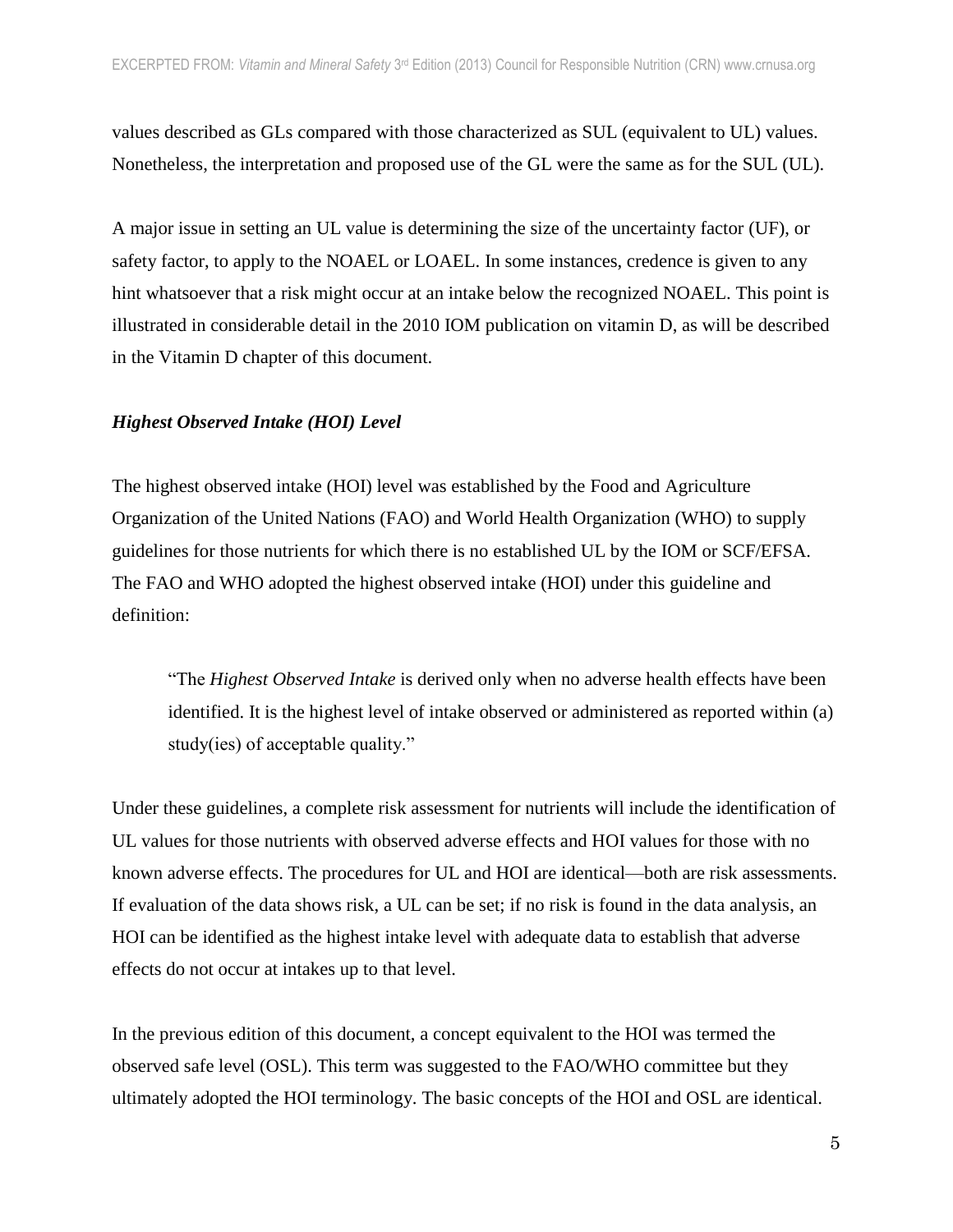Due to the sanction of the HOI term by the FAO/WHO and further adoption in the Codex guideline on nutrient risk analysis (Codex Alimentarius Commission 2010), CRN will use the HOI term in this document.

#### **Sources of Nutrients**

To assess the safety of a nutrient, all significant sources of intake must be considered, but this is more important for some nutrients than for others. The relative importance of each source depends on several factors, including the difference between the UL value and either the recommended intake, such as the recommended dietary allowance (RDA), or the typical intakes from commonly consumed foods, as well as the chronic or acute nature of the adverse effect that is the basis of the UL.

For example, an intake equal to the UL for calcium is difficult but can be reached with consistent consumption of multiple servings (but not a single serving) of dairy foods. Moreover, excessive intakes of calcium for short periods do not lead to any acute toxicity, and acute high intakes are not known to lead to chronic adverse effects. Therefore, intakes of calcium that temporarily exceed the UL probably do no harm. In addition, calcium is a *macro*-mineral needed in relatively large amounts (approximately 1 g per day), and therefore a supplement that exceeded the UL (2,000 mg) would be noticeably large (bulky). In safety evaluations of dietary calcium, all sources should be considered: foods, fortified foods, and dietary supplements. In addition, the consumer should be aware that some nonprescription antacids have calcium carbonate as their active ingredient, but these are not known to cause any harm with short-term use.

In contrast to calcium, the UL for vitamin A (preformed vitamin A as retinol or one of its esters) can be exceeded by consistent intakes of liver or other organ meats. Furthermore, retinol is a *micro*-nutrient and the UL is only 3 mg; thus, an excessive intake could be contained in a physically small tablet or capsule. An additional factor is that adverse effects of vitamin A can be chronic (e.g., birth defects after a pregnant woman consumes far too much at a critical early stage). In safety evaluations of vitamin A, all sources of retinol must be considered, but vitamin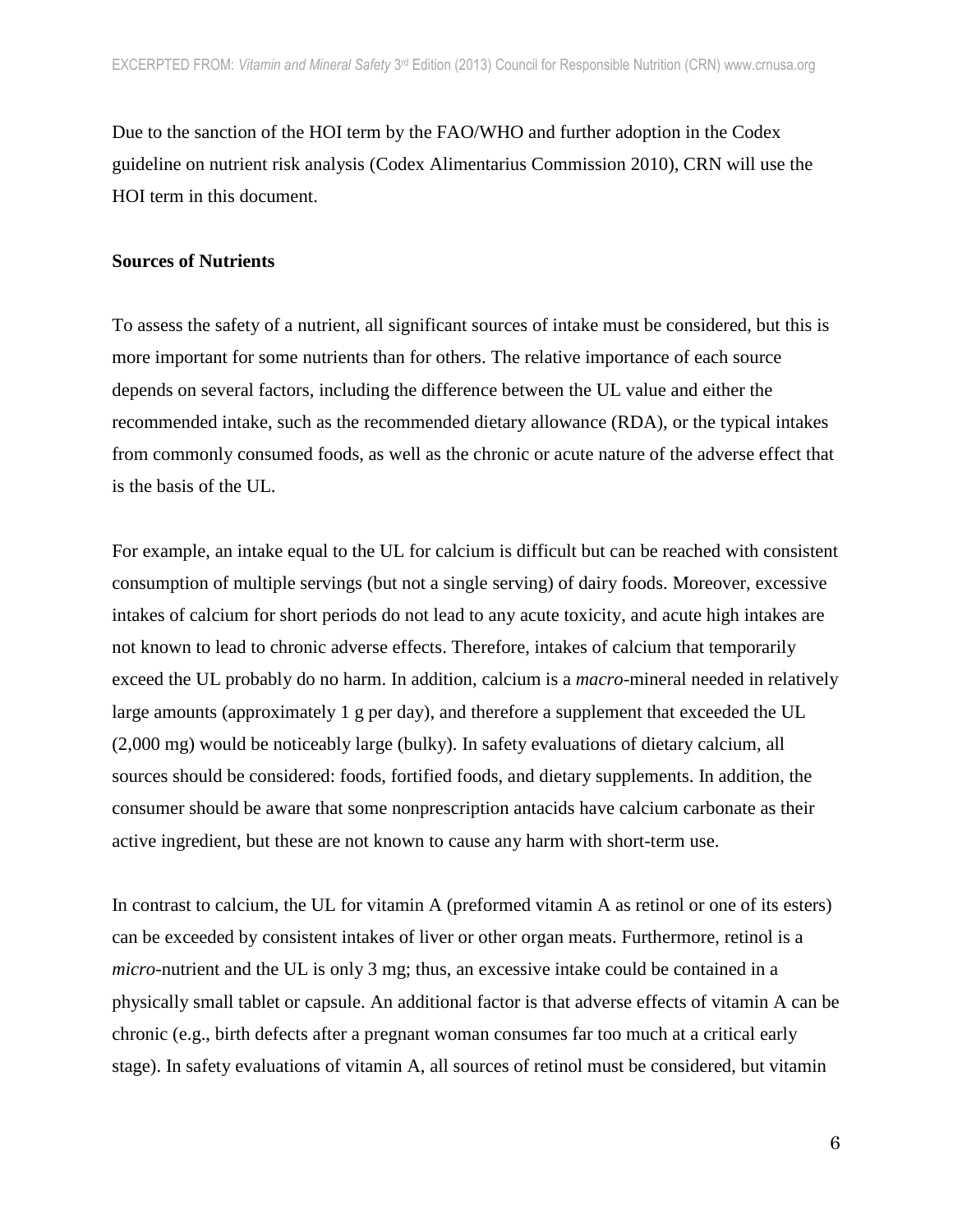A activity from high intakes of carotenes seems not to produce adverse levels of vitamin A. The safety of beta-carotene itself will be discussed separately from vitamin A.

Vitamin B<sup>12</sup> has no known adverse effects, and the RDA and intakes from foods are in the low microgram range. In contrast, the proposed HOI is  $2,000 \mu$ g. The HOI value could be considered to apply to supplements only, with food supplying amounts that are trivial in a safety evaluation.

#### **Methodologies for Determining Safety Levels: A Comparison**

The methodology described in this document and the quantitative values identified are intended to assist in interpreting reports of adverse effects, making a quantitative approach to nutrient safety issues, and establishing policies that will help ensure consumer safety without inappropriate and unneeded restrictions based on current concepts of "nutrient need" or the composition of the most common foods. These scientific concepts and analyses are valid in any country or population with a few adjustments, such as those for nutrient intake levels related to specific local or national dietary composition and patterns. The quantitative values identified for most nutrients have sufficient margins of safety that few adjustments should be necessary. Specifically, the UL definition includes the phrase "almost all individuals in the general population" and therefore it should be valid to apply the UL values to populations with large differences in average body weight.

Some governments and agencies base their safety recommendations on the RDA of the vitamins and minerals under consideration. The sections below review the limitations of using RDA for supplements and the appropriateness of the risk assessment approach.

#### *The Limitations of RDA-Based Methods*

Recently some governments have used the RDA to set upper limits for vitamins and minerals in supplement products and have applied drug regulations on products with amounts of nutrients higher than the RDA. Although the RDA may appear to be a convenient marker, there are several problems with using the RDA in this way.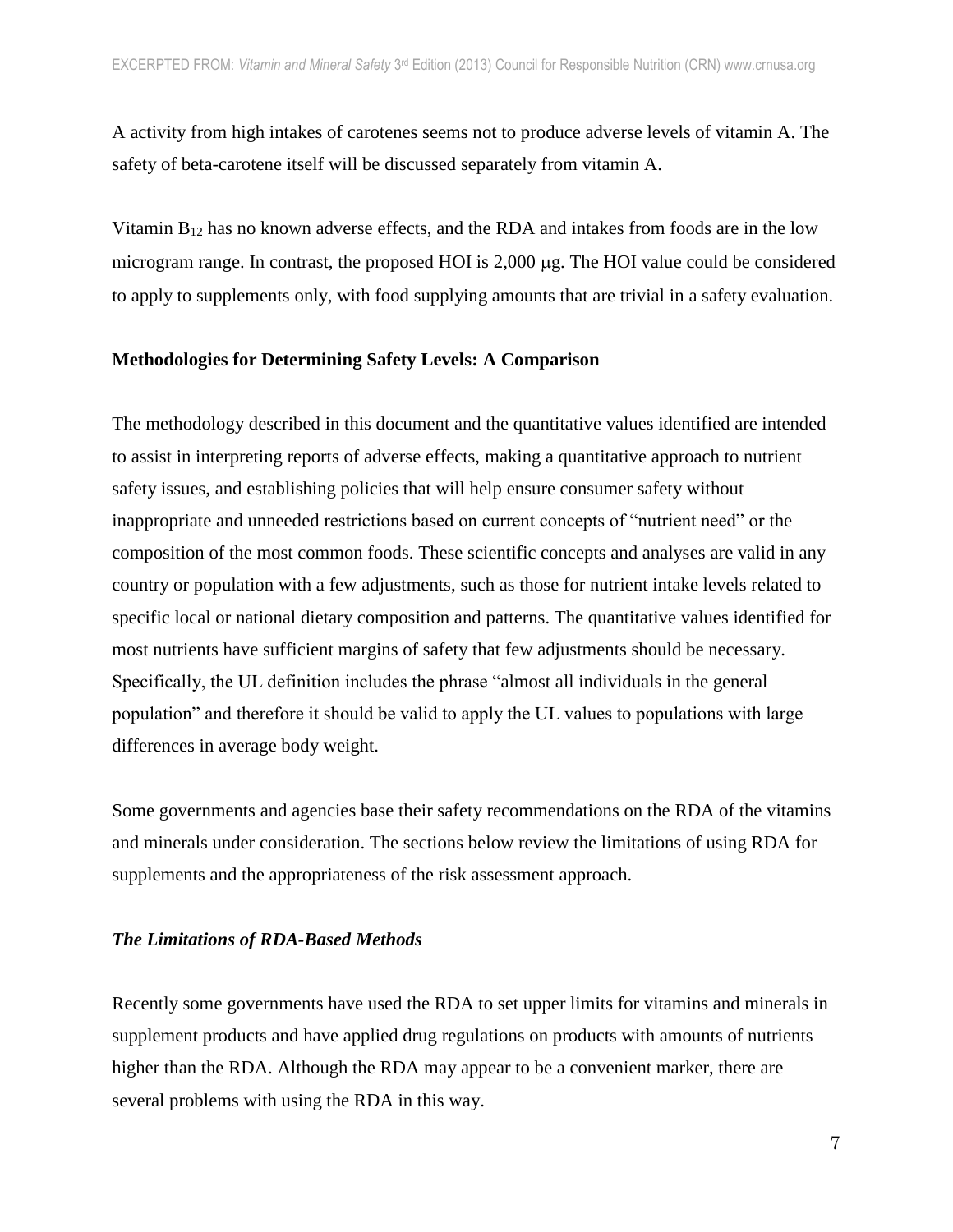First, RDA-based limits have no scientific validity for identifying supplement safety. The RDA is not defined or identified to describe safety or represent a safety limit for either total or supplemental intake. Risk assessment is the only scientifically valid approach toward identifying supplement maximums. The Codex Alimentarius Commission, for example, has declared that maximums for nutrients in foods offered into international trade must be based primarily on risk assessment.

Second, the application of RDA-based limits to supplements leads to inconsistency in allowable ULs among products. Some countries have applied drug regulations on products with amounts of nutrients higher than the RDA. These regulations are much more stringent than regulations on conventional foods, some of which also contain many multiples of the RDA of certain vitamins. For example, the natural amounts of vitamin  $B_{12}$  in conventional foods such as liver and some shellfish can approach 100  $\mu$ g per 100 g serving. The adult RDA for this vitamin is commonly set at approximately 2 to 2.5  $\mu$ g. Thus, these ordinary, conventional foods may contain upward of 40 to 50 multiples of the RDA of vitamin  $B_{12}$ . Since there is no known toxicity of oral vitamin B<sub>12</sub> in humans, RDA-based upper limits serve no useful purpose.

Third, RDA values, or equivalent values such as the population reference intake (PRI), are set on a very similar basis from one country to another, as they represent the consensus of scientific opinion on the nutrient quantities necessary to assure the performance of recognized and essential physiological functions. Thus, the RDA values are geared toward avoiding classical nutrient deficiency signs and symptoms or meeting some nutrient storage level deemed acceptable. Although this approach may be appropriate for helping undernourished populations identify and reach minimum levels, the data and methodology used to establish RDAs or their equivalents is not applicable to establishing safe upper levels.

Fourth, RDA-based limits are not possible for nutrients without established RDA values. For example, no RDA has been set for lutein, lycopene, boron, and many other important substances with nutritive value. These substances have beneficial effects, but the available evidence has not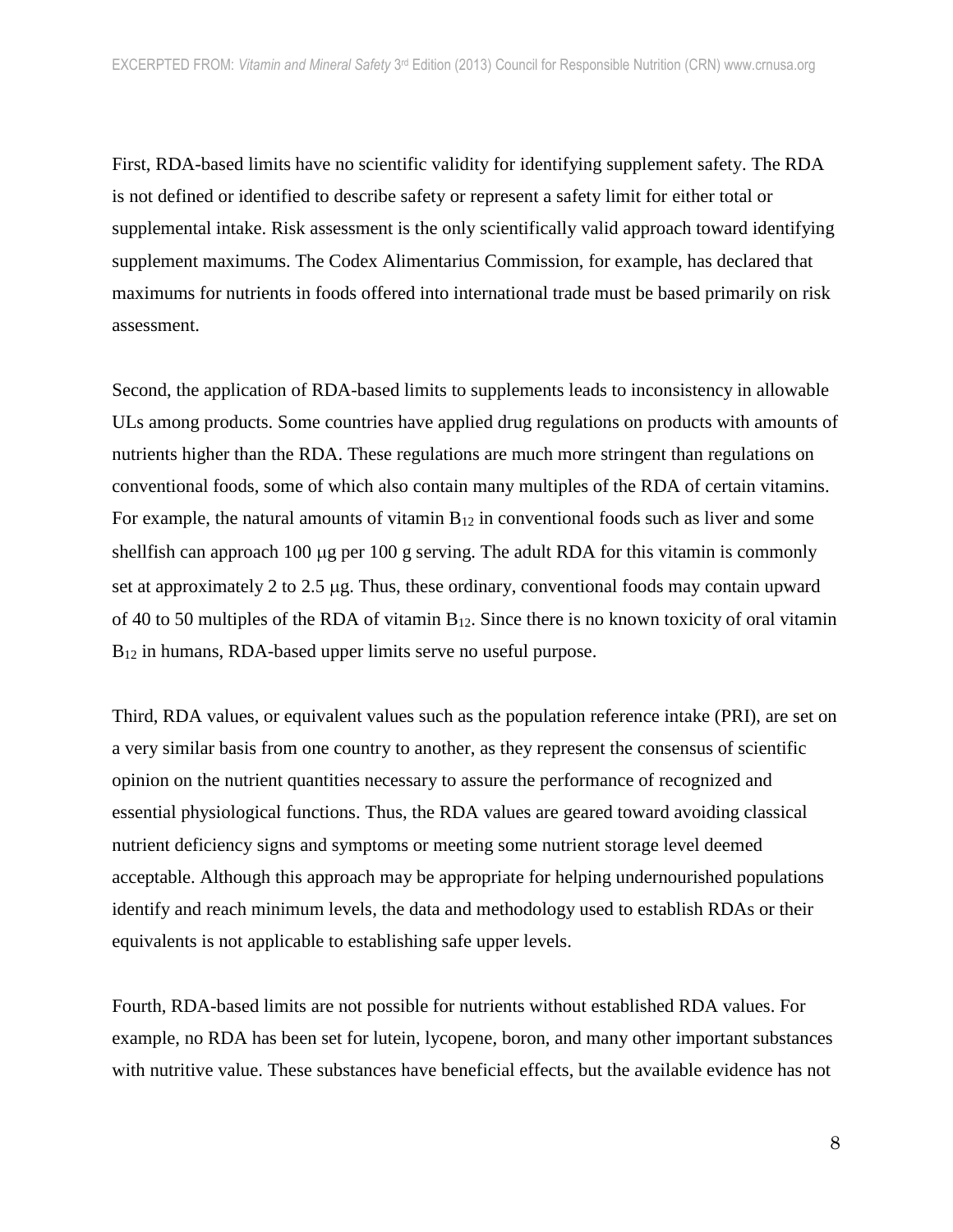been judged appropriate to identify the RDA. Again, risk assessment is the appropriate methodology to identify safety limits for these important nutrients.

Fifth, drug-based regulations are not appropriate for food items for which Codex Alimentarius has established a standard or guideline. Codex is recognized by the WTO as presumptive international authority on food issues, and WTO agreements require that applied regulatory measures be no more restrictive than necessary to protect the health of consumers. The existence of a Codex guideline is direct evidence that drug-based regulations would be more restrictive than necessary.

Finally, arbitrary limits at or near the RDA may preclude certain benefits of some nutrients. There are currently many documented benefits of nutrient quantities above the RDA. For example, in 2010 the IOM updated the vitamin D RDA, which was based entirely on the skeletal effects. Although there is strong evidence to support several other beneficial effects of this vitamin, the IOM judged the evidence insufficient to serve as the basis for an RDA value. Several of the other functions, such as neuromuscular activities, require greater amounts of vitamin D than needed for the skeletal effects. Therefore, an upper limit based on the RDA might preclude these additional potential benefits. Likewise folic acid, vitamin  $B_6$ , and vitamin  $B_{12}$  are known to help control plasma homocysteine concentrations. Homocysteine is not yet accepted as a recognized risk factor for heart disease, but there is an ever-increasing body of scientific evidence to support this conclusion. Supplementation with these three vitamins helps to control plasma concentrations of homocysteine and is likely to prove to reduce the risk of heart disease.

All of these facts point to the inappropriateness of using RDA-based limits for supplements. Labeling, not limits, can address proper usage by providing information on contents in the package, noting any benefits related to the RDA or any other measure of benefit and drawing attention to limits imposed on a safety basis, as identified by risk assessment.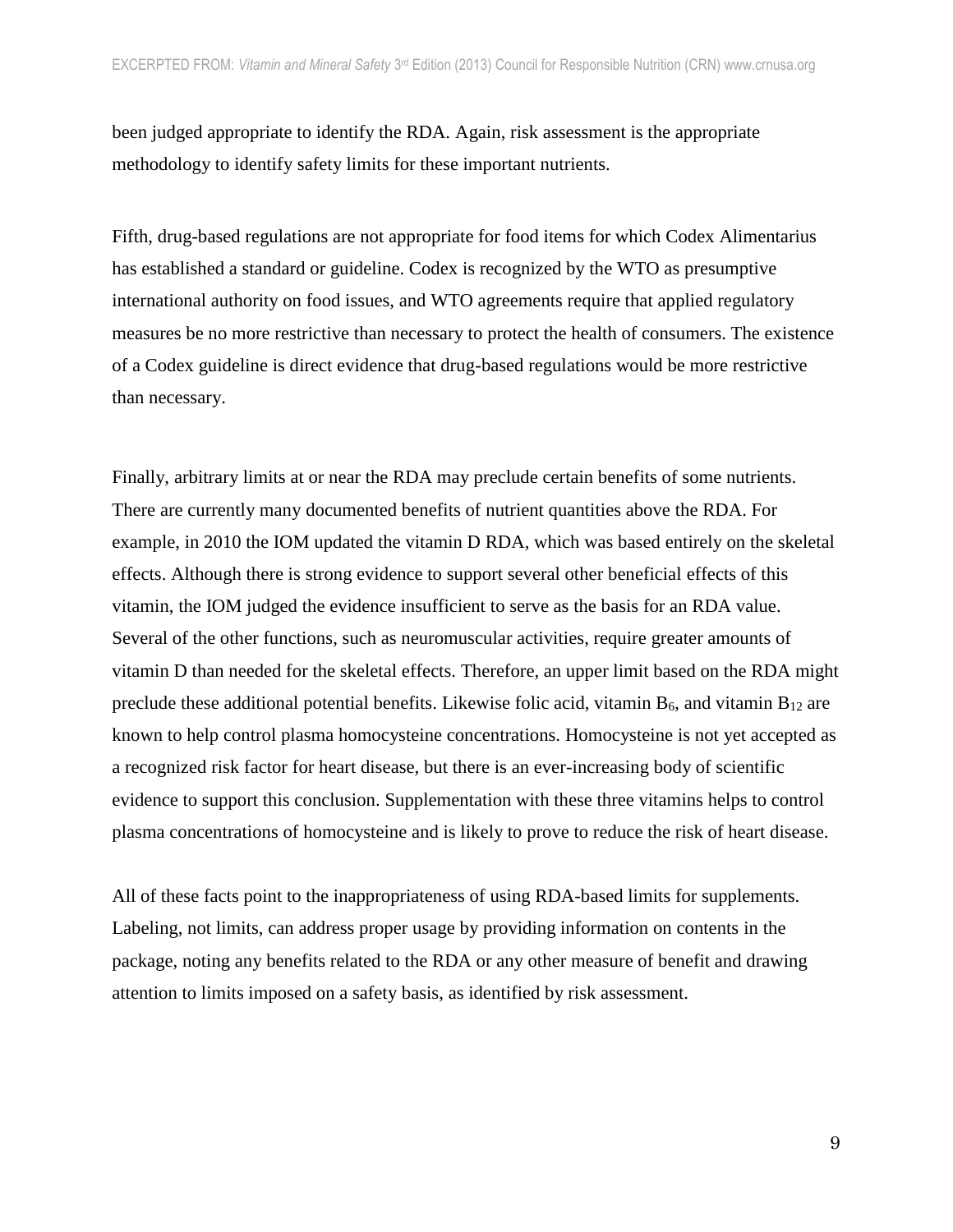#### *The Risk Assessment Method*

As indicated earlier, risk assessment is the accepted approach to evaluate the safety of substances. The methodologies for risk assessment are well established and are accepted by the IOM, EFSA, and many other authoritative institutions and organizations. The sections below address some of the recent developments and variations in risk assessment methodologies.

**Nutrient Appropriateness.** An important refinement of the risk assessment method is the concept of nutrient-appropriate methods. Before the advent and widespread adoption of the UL, the term *nutrient-appropriate* was used to describe risk assessment for vitamins and minerals. This terminology indicated that not all risk assessment methods are appropriate for the task. Certain risk assessment methods use default UF (sometimes called safety factors) that, although generally considered acceptable for identifying safe intakes of food additives and environmental contaminants, are unacceptably large for application in risk assessment of vitamins and minerals. Application of these factors can lead to identification of "safety limits" that are below the recommended intakes of some nutrients for certain age-gender groups. For example, the acceptable daily intake (ADI) and the reference dose (RfD) used by the U.S. Environmental Protection Agency (EPA) involve arbitrary UFs that calculate zinc safety limits below the RDA for some populations. The benchmark dose is a probability estimate that has not been shown to be useful for human data on vitamins and minerals.

**Hazard Identification.** Hazard identification identifies a hazard related to excess consumption of a vitamin or mineral, using the guidelines and procedures described in the UL method. Hazard is preferably determined from human data, but animal data can be used when necessary. Biochemical or other indirect indicators should be judged to represent a hazard only if they are surrogate markers for pathological conditions. If no hazard can be identified, the additional steps in the UL method can be used to identify an HOI value. The criteria for causality should be applied, including the strength of the association, consistency of the association, specificity of the association, dose-response relationship, temporal relationship, biological plausibility, and overall coherence. If a nutrient has more than a single adverse effect, the hazard occurring at the lowest intake is the *critical effect* for this risk assessment to set a UL through the following steps.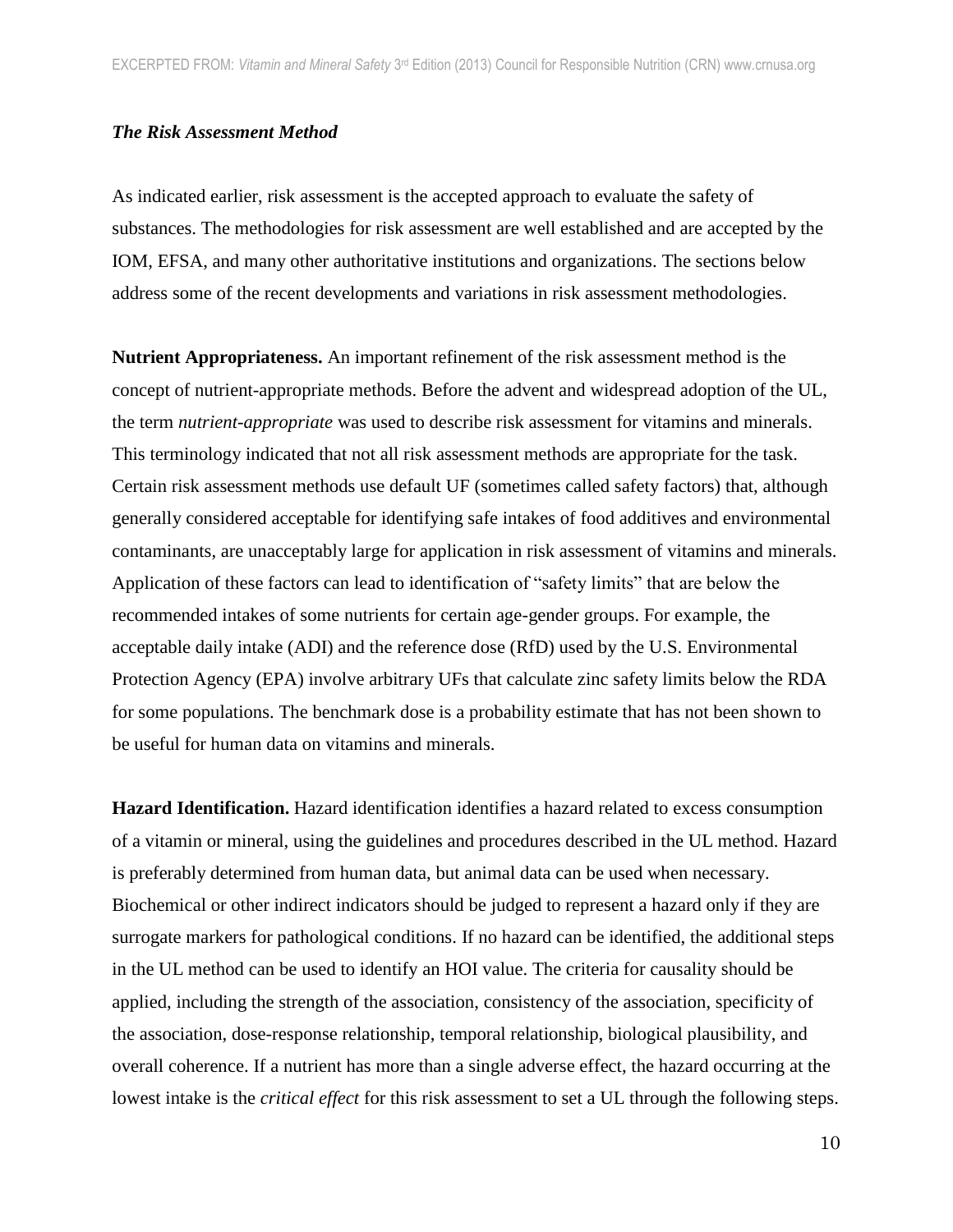If no critical effect can be identified, the following steps allow identification of a HOI value. The Codex Alimentarius Commission uses the term *hazard* to refer to a chemical or physical agent even though the scientific publications they reference use the term *hazard* to mean an unacceptably adverse effect that is used as the basis of a policy standard or guideline. This difference in definitions should not cause a problem if it is recognized and taken into account.

**Dose-Response Assessment.** This process identifies a NOAEL, from human data if possible. Alternately, if the data are appropriate but do not support a NOAEL, a LOAEL may be established. Animal data are used only if appropriate human data are not available and also to guide the search for a hazard that might be identified in the human data. The uncertainties in the data are assessed and a numerical UF is assigned. It applies to the overall database and the specific data used to establish the NOAEL or LOAEL. Reasonable judgment must be applied to avoid a choice of UF that represents a worst possible but exceedingly unlikely case. If a LOAEL is used, the UF must be greater than unity (1.0) and should be appropriate for the conversion to a NOAEL. If the NOAEL or LOAEL is identified from animal data, an appropriate UF is assigned to the extrapolation to UL values for humans. If no adverse effects are known, these procedures can be used to identify an HOI.

**Deriving the UL through Risk Assessment.** The UL of a vitamin or mineral may be calculated through risk assessment in the following way:

 $UL = NOAEL \div UF$  (or  $UL = LOAEL \div UF$ ).

If the HOI is based on sparse data, a similar procedure may be used to adjust for uncertainty in that value; however, if the total dataset is extensive (e.g., vitamin  $B_{12}$ ), the absence of any adverse effect at any intake supports the argument that no correction for uncertainty is needed (i.e., the UF should be 1.0). For all nutrients with large datasets that include multiple clinical trials involving administration of a range of doses, the uncertainties may be addressed by arranging the data in decreasing order of intake and then selecting downward until confidence in the data is sufficient to justify the selection of a NOAEL or HOI with a UF of 1.0. The vitamin D chapter provides such an example.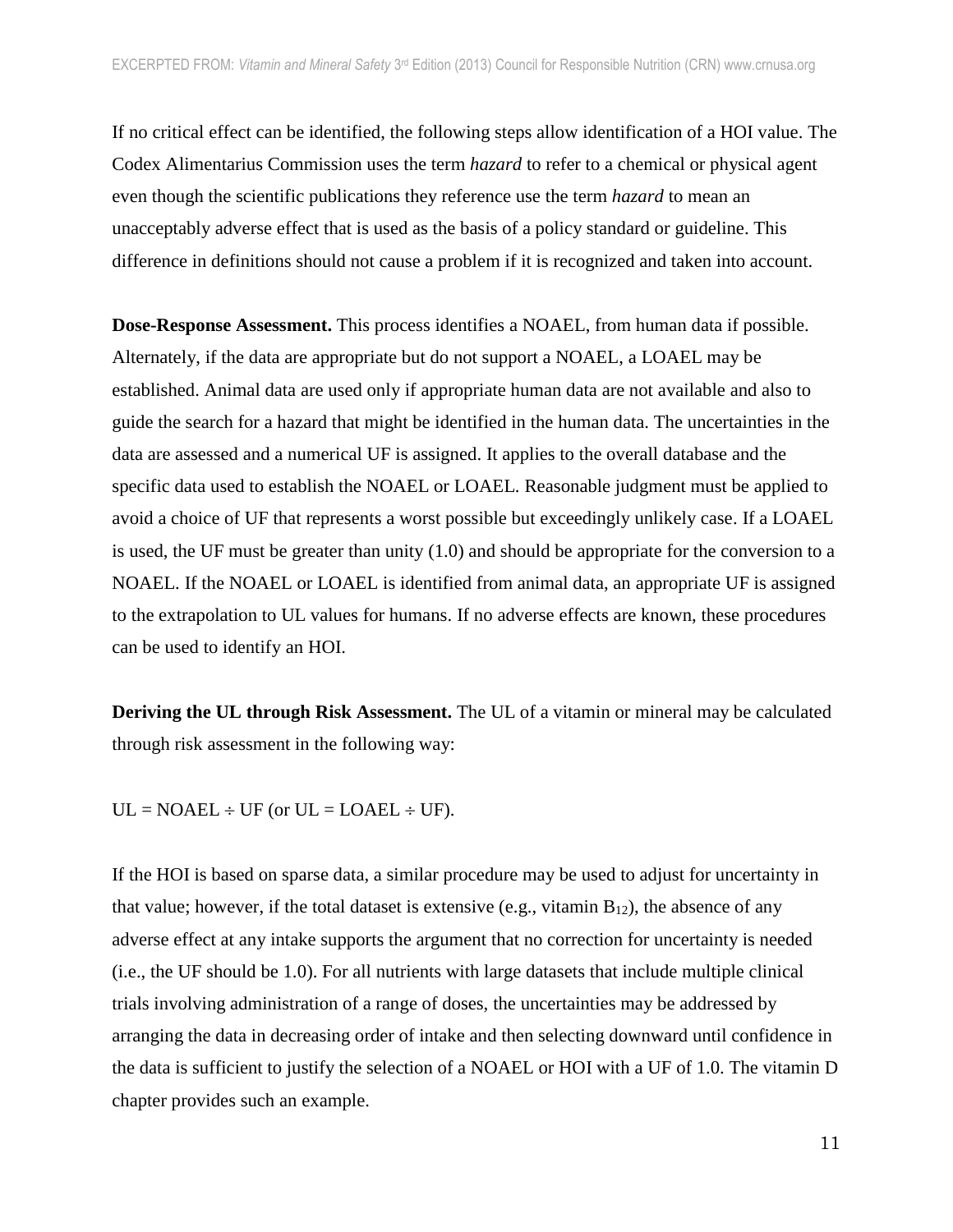## *European Commission Methodology*

The Scientific Committee on Food (SCF) was established in 1974 to provide the European Commission with scientific advice on food safety. In 2002, this mandate was transferred to the newly created European Food Safety Authority (EFSA). EFSA provides independent scientific advice and communication on existing and emerging risks.

The SCF/EFSA has published UL values for several vitamins and minerals, using a methodology similar to that developed by the IOM and first published in 1997. The EC's Food Supplements Directive requires the identification of maximum amounts for supplements from risk assessments that at least nominally are derived from total intakes from all sources. No method for deriving the supplement maximums had been published by the EC as of the writing of this book. However, the approach specified in the directive would include the following steps.

**Step 1.** Step 1 comprises (1) use of the SCF/EFSA UL values identified through a UL method almost identical to the one developed by the IOM and (2) consideration of intakes from other dietary sources.

**Step 2.** Step 2 takes into "due account" population reference intakes (presumably the RDA or equivalent). However, no method for identifying or applying this due account had been published by the EC as of the writing of this book. Two industry associations have proposed that the RDA could be used along with the ULs and intakes from food sources to calculate a population safety index that separates the nutrients into three categories that demand different levels of regulation and monitoring.

CRN suggests that the population reference intakes referred to in step 2 could also be used to ensure that the risk assessment and identification of other intakes are not excessively conservative, thereby producing a UL and a supplement maximum below the RDA.

The EC proposal would seem to need to identify maximums for supplements plus fortified foods as the differences between the UL and the intakes from other sources. That is, the supplement maximum would be the UL minus the expected intake from conventional foods. The EC has not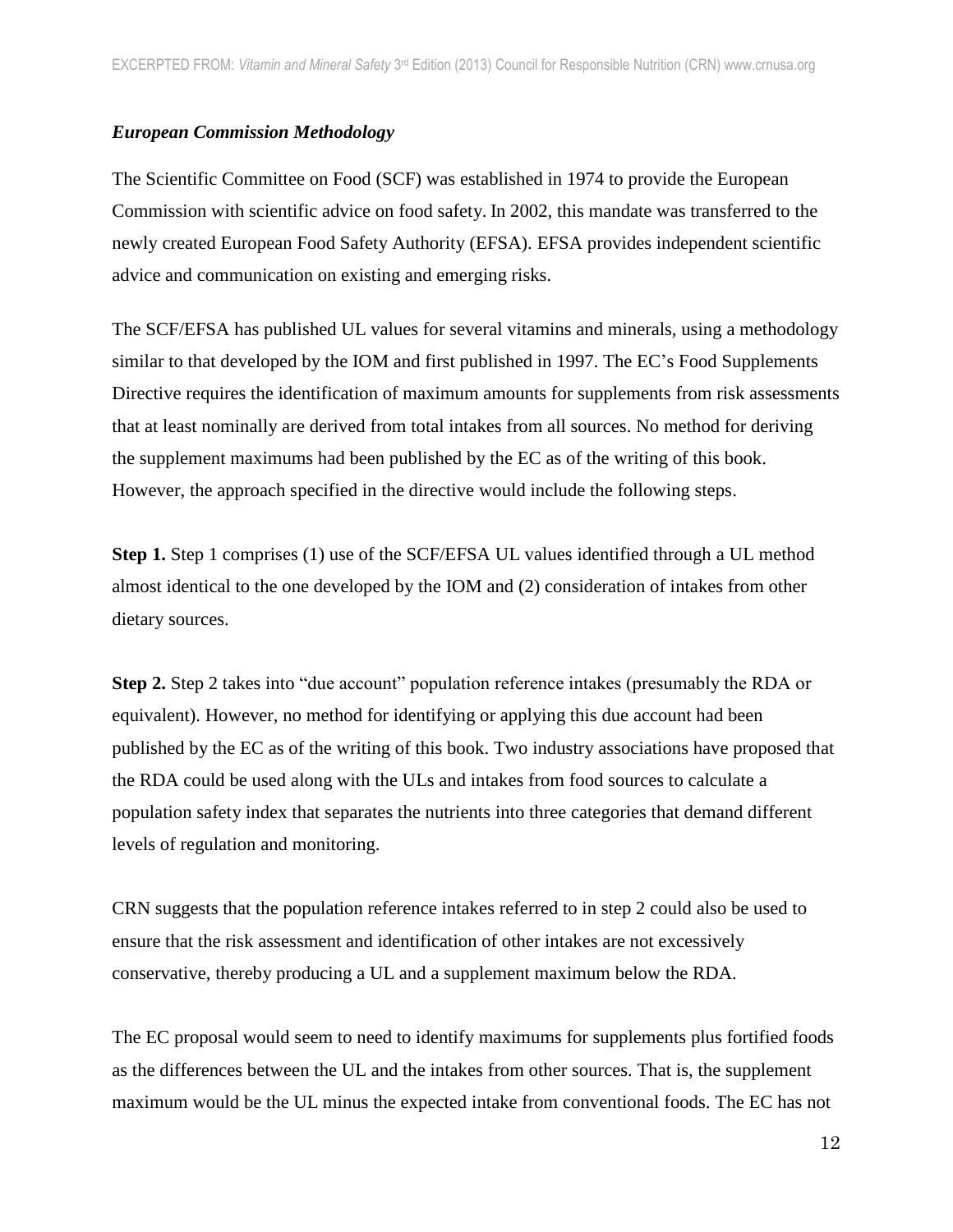yet proposed how it will allot the difference between the UL and unfortified intakes into fractions for supplementation and increased fortification, or for the variations in expected intake from one country to another or from one dietary pattern to another. It has been reported that the EC is working on establishing dietary "supplement maximums" by using risk assessments done by EFSA, but has not done so for any of the nutrients. These values with corresponding analysis will be added in future editions when this information becomes available.

#### *EVM Methodology*

The risk assessments in the EVM report on vitamin and mineral safety are based on the UL method developed by the IOM, but they assigned the term *safe upper level* (SUL) to the values derived by this method. The EVM stated that for most nutrients, the databases were not sufficient to set an SUL; therefore, a guidance level (GL) was identified. Nonetheless, this GL was often derived and used for overall safety evaluation and discussion of policy options in the same manner as a SUL value. In contrast to CRN's views, the EVM used animal data to identify some SUL values entirely on the basis of high-quality animal data, despite the great uncertainty inherent in quantitative extrapolation from animals to humans.

For a few nutrients, the EVM report takes an additional step toward risk management recommendations for supplements. A safety value based on supplemental intake effects could be logically used to identify maximum contents of products marketed and regulated as supplements. Indeed, most of the SUL and GL values identified by EVM were based on supplemental intakes. In these cases, the EVM uses data on typical intakes from foods along with the supplemental SUL or GL to calculate these values for total intakes. In addition, the EVM explicitly states that it assumes daily consumption throughout the adult lifetime (age 16 years to death), whereas the IOM and SCF/EFSA are not explicit on this issue for all nutrients.

#### **Methodologies for Determining Supplement Safety: A Summary**

The premise of this handbook is that the safety evaluation for dietary supplements is best determined on a case-by-case basis through nutrient-appropriate risk assessment, and not as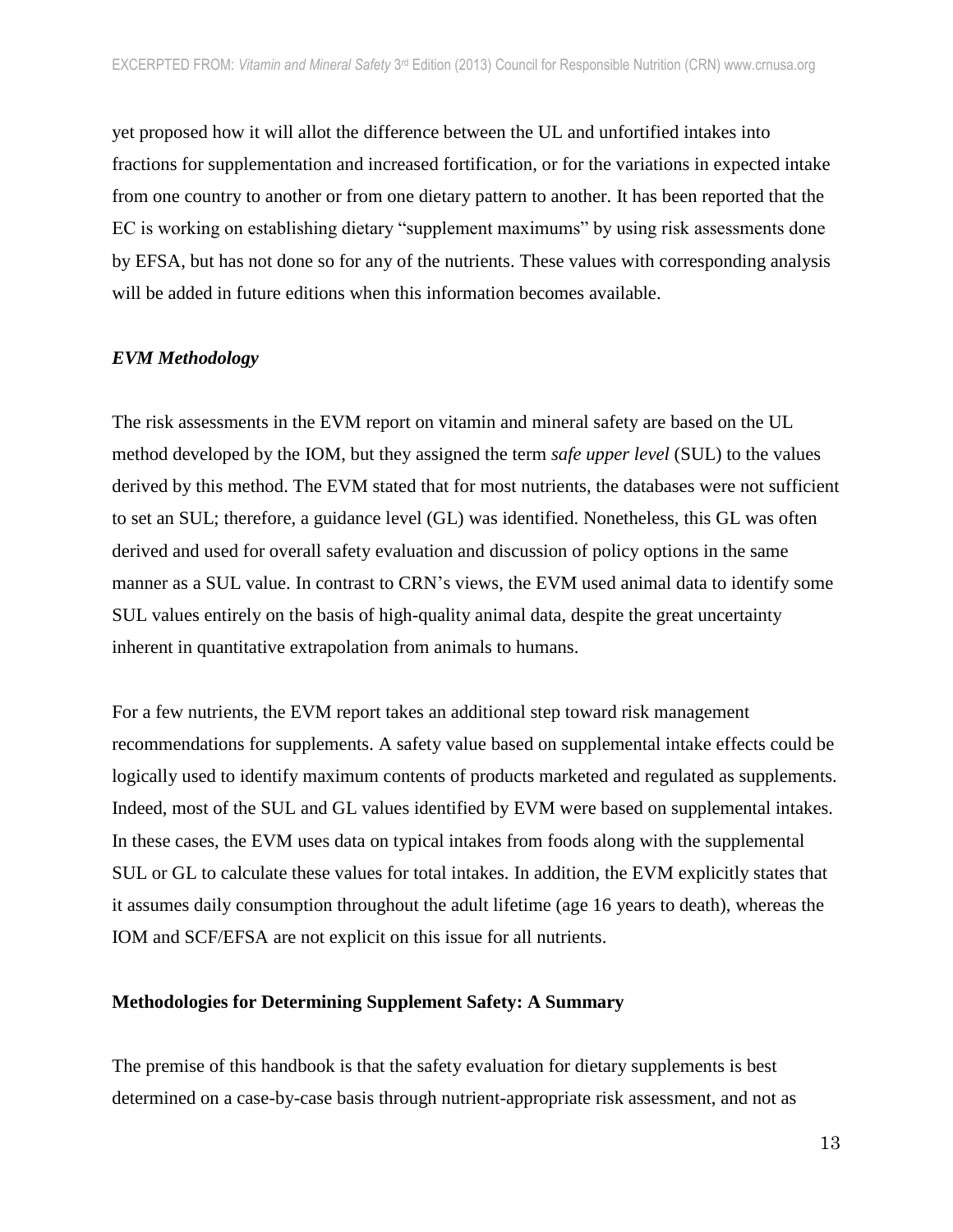arbitrary multiples of the RDA. Scientific assessments used to identify adequate intake levels (RDAs or their equivalents) are not well suited to identifying hazards. Nutrient-appropriate risk assessment incorporates internationally recognized methodology and is grounded in sound toxicological principles.

Nutrient-appropriate risk assessment requires the safety evaluation to depend on identification of a hazard causally related to excessive intake, assessment of the dose-response relationship for the identified hazard, consideration of uncertainty, and, finally, derivation of a supplementation level that is not only safe but also includes a reasonable margin of safety.

In the identification of a hazard related to excessive consumption of a nutrient, care must be taken to distinguish between effects that represent a genuine hazard and those that are merely a nuisance. For example, the minor gastrointestinal distress that can occur when supplements are taken on an empty stomach should not be considered equivalent to the risk of a serious consequence, such as liver toxicity. Similarly, the dermal "flushing" that can be produced by nicotinic acid is a definite nuisance but does not produce any known pathology. Nonetheless, the IOM, EC SCF/EFSA, and EVM used flushing as the critical effect to establish UL or equivalent values. (For more details, see the Niacin chapter.)

## *Direct Safety Evaluation of Supplemental Intakes*

If appropriate data on supplemental intakes of a specific vitamin or mineral are available, the safety may be determined by risk assessment directly on those data, as illustrated by the EVM report. If the supplemental intake dose-response relationship is identified from the strongest data and assessed conservatively, no additional uncertainty factor is needed (that is, the implicit UF is 1.0). For some nutrients, the NOAEL or HOI data are related to the use of *supplemental amounts* of the vitamin or mineral, above and beyond the amounts contributed by the diet; therefore, such data do not require any additional consideration of amounts contributed by consumption of conventional foods.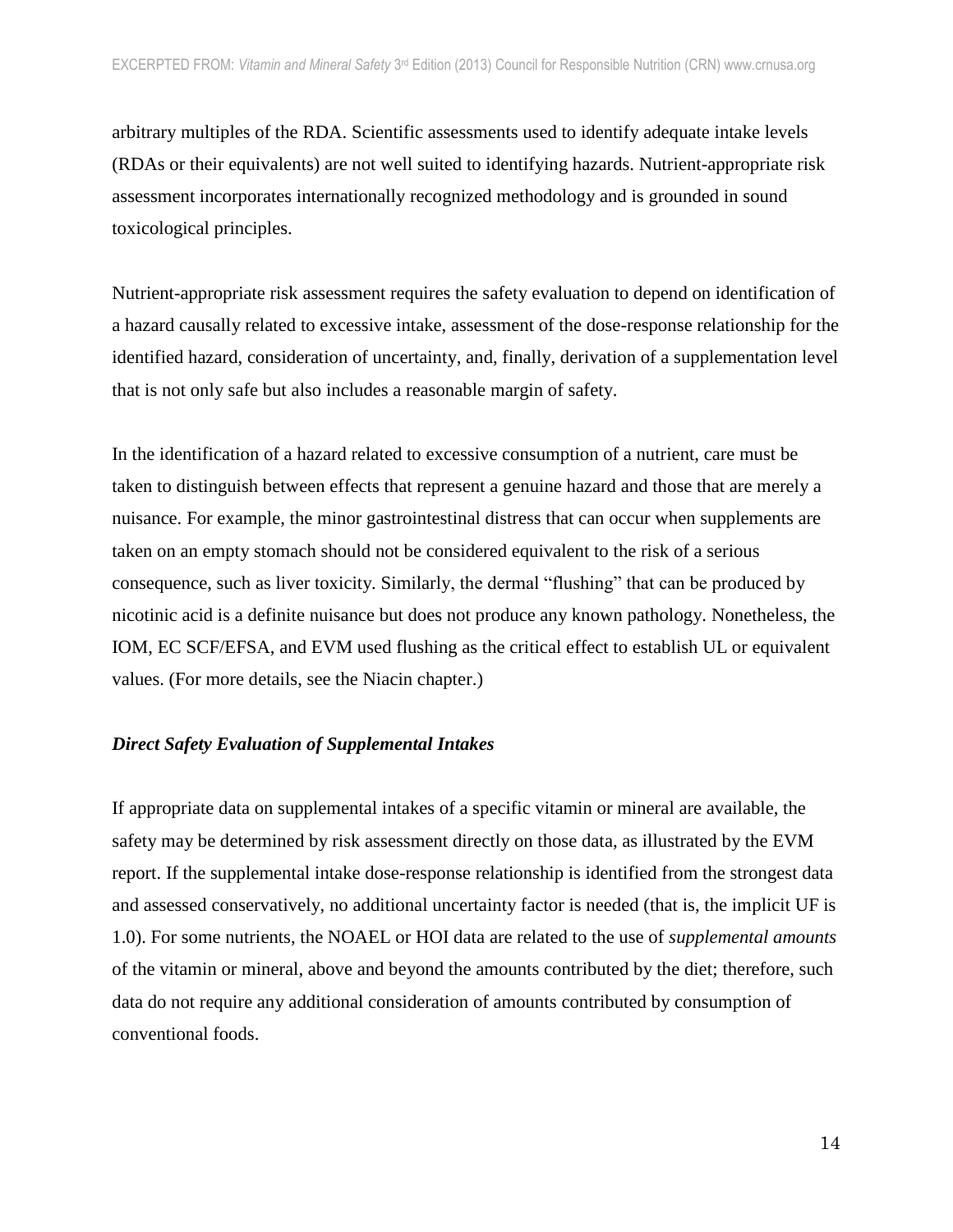The expected intakes of most nutrients from conventional foods do not invalidate this approach for two primary reasons: either (1) intakes are small in comparison with the UL or HOI (e.g., for vitamin  $B_{12}$ ) or (2) the evidence for the safety of supplemental amounts was developed under conditions in which the amount of the nutrient consumed from conventional foods was well known (e.g., in the case of selenium). These considerations are taken into account in each section on the specific nutrients.

## *Indirect or Difference Method for Supplement Safety*

If appropriate data on supplemental intakes of a vitamin or mineral are not available, a *difference* procedure, similar to that identified by the EC, may be used. The difference method involves the following:

- Determination of the UL or HOI for total intake from all sources.
- Identification of the usual intakes from conventional foods from appropriate food intake surveys and food composition tables, taking consumption of fortified foods into account. There is considerable controversy about the selection and management of the intake data. Which source of data is appropriate? What percentile of intake should be considered?
- Calculation of the UL for supplements as a difference. This method still leaves an unresolved dispute about how to allocate this difference between supplementation and fortification and how to account for differences in dietary patterns and composition.

## **Characteristics of CRN's Safety Methodology**

The CRN approach as described above includes the basic elements of both the IOM and FAO/WHO methods. For some nutrients, the CRN and EVM methods are the same; for others, CRN and the EVM use different approaches. CRN's principal points of departure from all three of these approaches include the following:

 CRN gives preference to data on effects of *supplemental* intakes, rather than total intakes, thereby eliminating any need to correct for intakes from conventional foods.